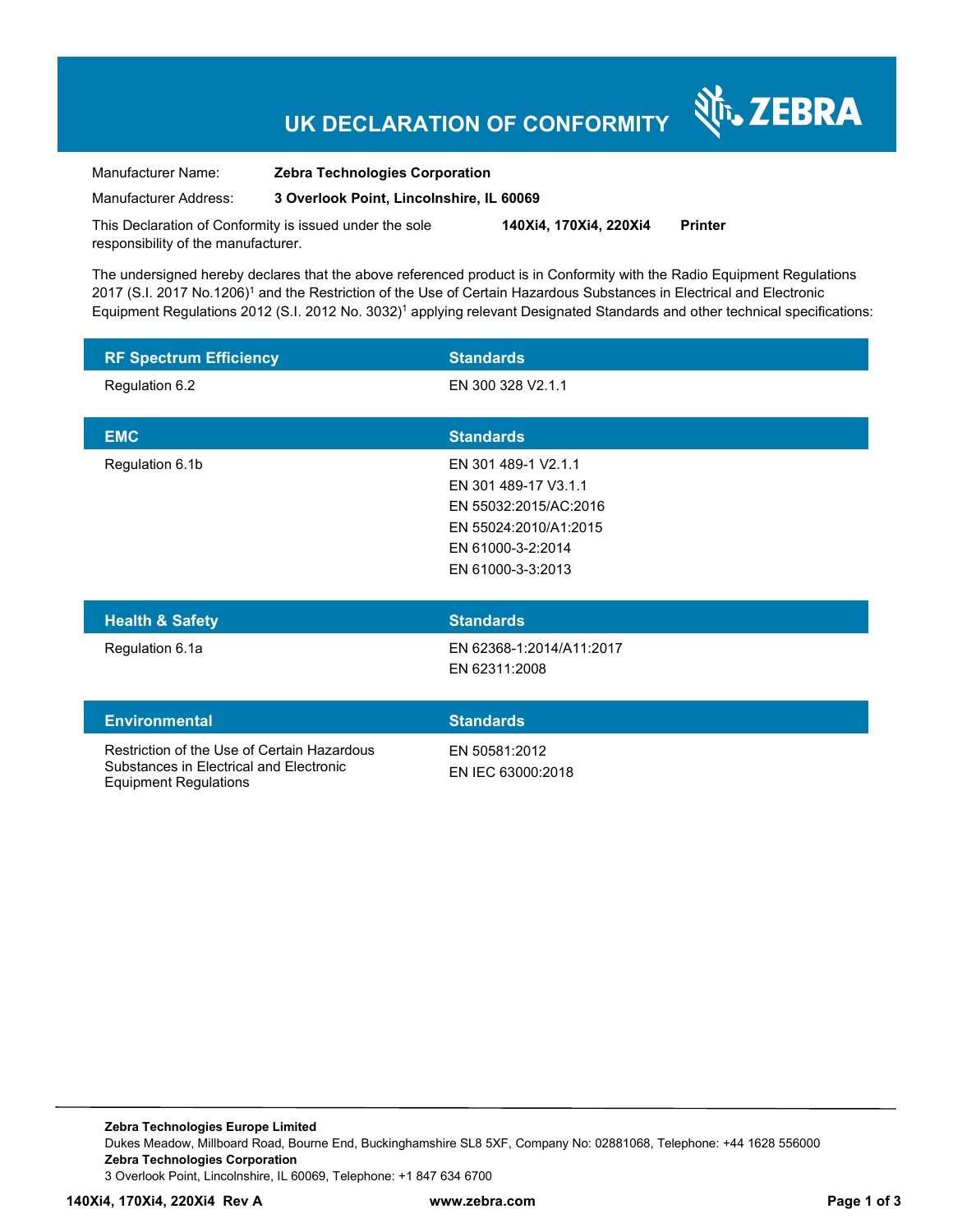# **UK DECLARATION OF CONFORMITY**



With regard to the Radio Equipment Regulations 2017 (S.I. 2017 No.1206)<sup>1</sup>, the conformity assessment procedure referred to in regulation 41(4)(a) and detailed in Schedule 2 has been followed.

 $^{\rm 1}$  As amended by applicable EU withdrawal legislation implemented at the time of issuing this declaration

#### **Signed on behalf of Zebra Technologies Corporation**

Cady

*(Authorized Corporate Signature)* Jay Cadiz Rev: A Manager, Compliance Engineering Place: Lincolnshire, USA